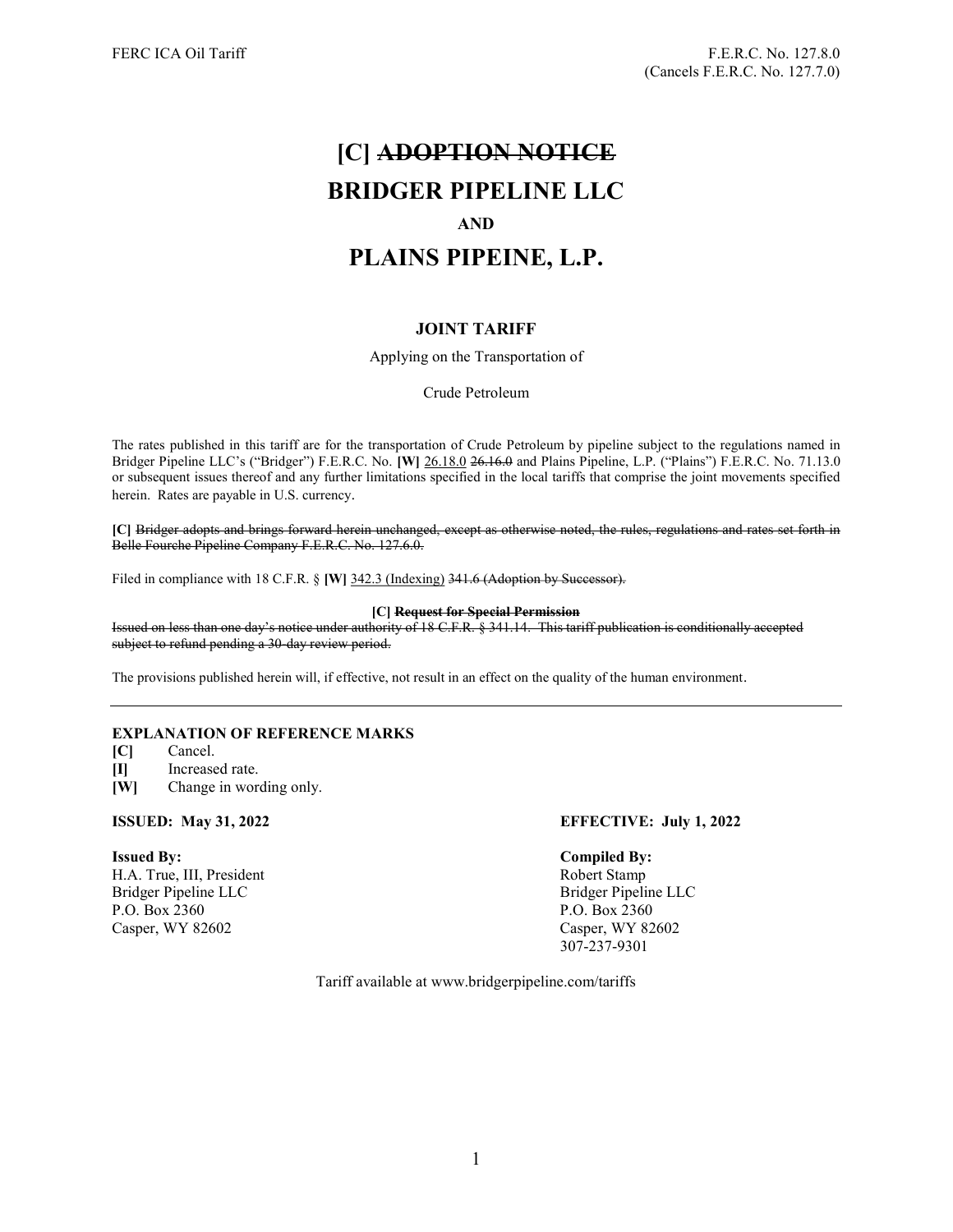### Table of Joint Rates

List of Points from and to which rates apply and rates on petroleum in cents per barrel of 42 US gallons.

| Origins                                                                                                                                  | <b>Destination</b>                                                     | <b>Joint Rate</b> | <b>Volume Incentive Joint</b><br>Rate(1) |
|------------------------------------------------------------------------------------------------------------------------------------------|------------------------------------------------------------------------|-------------------|------------------------------------------|
| Stations and Interconnection<br>Points on Four Bears Pipeline in<br>Dunn, McKenzie, and Billings<br>Counties, North Dakota (2)           |                                                                        |                   |                                          |
| Stations and Interconnection<br>Points on Poplar Pipeline in<br>Richland, Dawson and Fallon<br>Counties, MT (3)                          | Plains Pipeline, L.P.<br>Casper Station,<br>Natrona County,<br>Wyoming | $[I]$ 450.42      | $[I]$ 425.02                             |
| Interconnection Points on<br>Bridger Bicentennial Pipeline in<br>Billings, Dunn, Golden Valley,<br>Stark and McKenzie Counties,<br>ND(4) |                                                                        |                   |                                          |

#### Notes:

(1) The "Volume Incentive Joint Rate" is available to any Shipper that tenders in a given month, an average of at least 5,000 barrels per day from any one of the noted Origins to the Destination.

#### Joint Routing:

(2) Bridger – Stations and Interconnection Points on the Four Bears Pipeline in Dunn, McKenzie and Billings Counties, North Dakota, for delivery to Baker Station, Fallon County, Montana (Bridger F.E.R.C. No. [W] 36.29.0 36.26.0) connecting to:

Bridger at Sandstone Station, Fallon County, Montana for delivery to Plains Reno Station, Johnson County, Wyoming (Bridger F.E.R.C. No. [W] 119.17.0 449.45.0) connecting to:

Plains at Reno Station, Johnson County, Wyoming for delivery to Plains at Casper Station, Natrona County, Wyoming (Plains F.E.R.C. No. 150.0.0). Gathering performed in association with the movements subject to this note will be assessed charges and loss allowance therefore as set forth in the individual tariffs for such gathering service.

(3) Bridger – Origin Stations in Richland, Dawson and Fallon Counties, Montana for delivery to Baker Station, Fallon County, Montana (Bridger F.E.R.C. No. [W] 28.18.0 28.16.0) connecting to:

Bridger at Sandstone Station, Fallon County, Montana for delivery to Plains, Reno Station, Johnson County, Wyoming (Bridger F.E.R.C. No. [W] 119.17.0 449.44.0) connecting to:

Plains at Reno Station, Johnson County, Wyoming for delivery to Plains at Casper Station, Natrona County, Wyoming (Plains F.E.R.C. No. 150.0.0). Gathering performed in association with the movements subject to this note will be assessed charges and loss allowance therefore as set forth in the individual tariffs for such gathering service. For joint movements that originate at Cabin Creek Station, Fallon County, Montana, the Joint Rate specified in the Table of Joint Rates shall be reduced by [I] 10.82 cents per barrel, such that shippers shipping from Cabin Creek Station shall be charged a Joint Rate of [I] 439.60 cents per barrel. This rate discount shall not apply for any movements from Cabin Creek Station that qualify for the Volume Incentive Joint Rate.

(4) Bridger – Origin Stations on the Bicentennial Pipeline in Billings, Dunn, Golden Valley, Stark and McKenzie Counties, for delivery to Sandstone Station, Fallon County, Montana (Bridger F.E.R.C. No. [W] 121.19.0 121.15.0) connecting to:

Bridger at Sandstone Station, Fallon County, Montana for delivery to Plains, Reno Station, Johnson County, Wyoming (Bridger F.E.R.C. No. [W] 119.17.0 449.15.0) connecting to:

Plains at Reno Station, Johnson County, Wyoming for delivery to Plains at Casper Station, Natrona County, Wyoming (Plains F.E.R.C. No. 150.0.0). Gathering performed in association with the movements subject to this note will be assessed charges and loss allowance therefore as set forth in the individual tariffs for such gathering service.